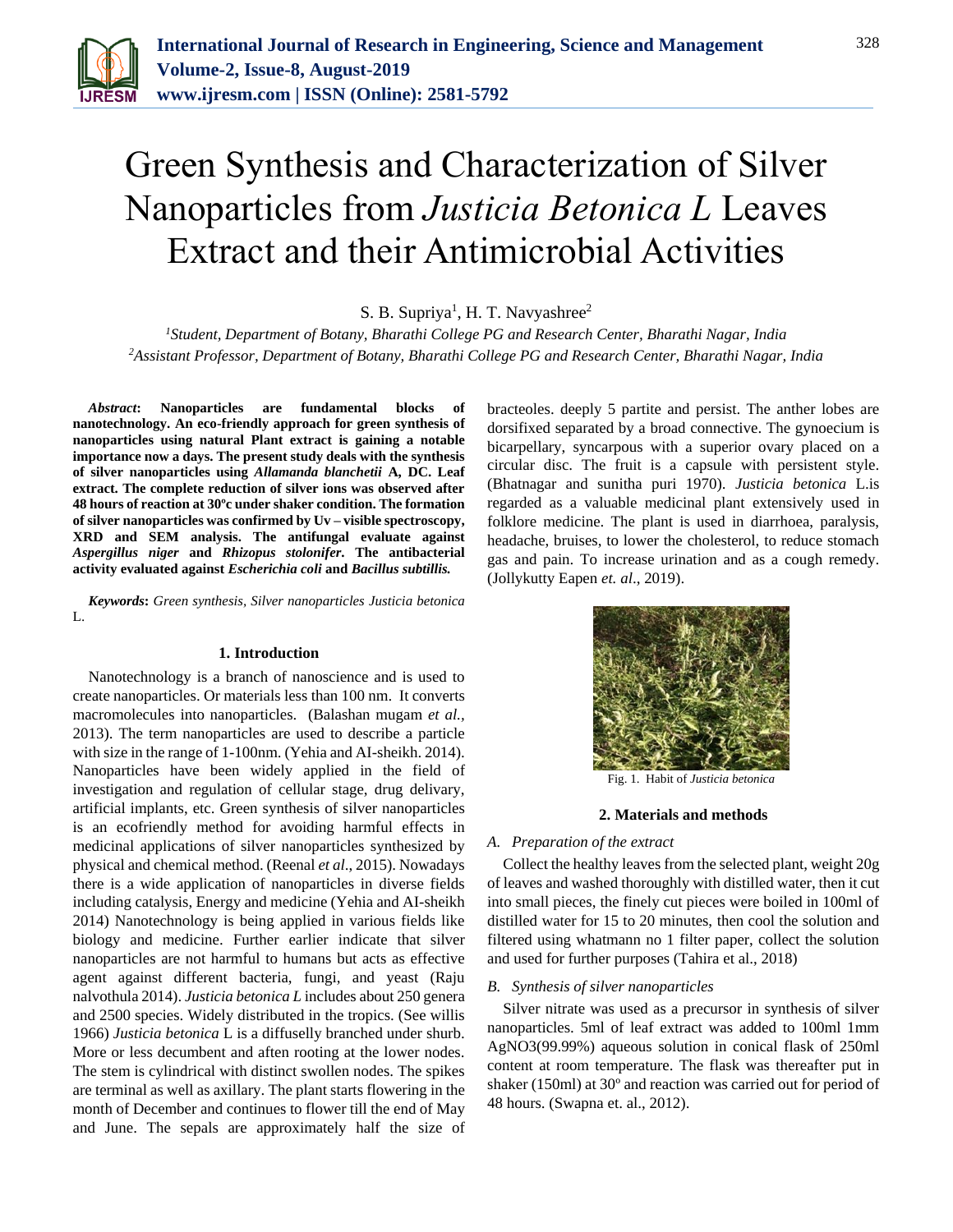



Fig. 2. Plant extract with AgNPs

## *C. UV-visible spectral analysis*

Spectroscopy analysis of biosynthesized silver nanoparticles was carried out using uv-visible spectrophotometer. The gradual change in the colour of a sample light from green to dark brown colour was observed. And the bio reduction of silver ions in the solvent extract was monitored by periodic evaluation of the suspension (2ml) after incubation of 48hours under dark condition. The aliquotes were subsequently measured for the uv-visible spectra by scanning in the region from 200 – 800 nm.

# D. *SEM analysis*

SEM analysis was under taken to know the size and shape of the silver nanoparticles biosynthesized using the plant leaf extract of *Justicia betonica L,* the analysis was done using Noran system 7.S-3400 N model. The filme of the samples were prepared on tungsten filament by dropping a blotting paper. The film on the SEM grid was allowed to dry and the images of nanoparticles were taken.

## *E. XRD analysis*

The sample was drop coated onto copper plate by just dropping a small amount of sample on the plant frequently allowed to dry and finally thick coat of sample was prepared the XRD measurements was performed on a Rigako model with size 0.02 and an angle of  $60^{\circ}$  – 70 °. The particle size of the prepared samples was determined by using Scherrer's equation as follows.

$$
D = \frac{K\lambda}{\beta COS\theta}
$$

Where D is the Crystal size,  $\lambda$  is the wave length of x-ray,  $\theta$ is the Braggs angle in radians and β is the full width at half maximum of the peaks i radians. K is constant.

## *F. Antibacterial activity study*

Antibacterial assay was studied using disc diffusion method. Nutrient agar media was prepared. And pour into sterile Petriplate and allowed to solidify. Using sterile cotton swabe fresh bacterial cultures were spread over the plate followed by spread plate technique. Filter paper discs saturated with AgNO3 + plant extract.

Antibiotic (+ve control amphicilin) and filter paper disc with water (-ve control) were placed onto the plates with the help of forceps. Incubated at 37 ºC. Growth zones were read only after

24hours. Zones of Inhibition was calculated.

#### *G. Antifungal assay*

Antifungal activity was tested by well diffusion method. Aqueous extracts of two AgNO3 samples were tested against. The PDA medium was poured into sterile petriplates and allowed to solidify using sterile cotton swabe fresh fungal culture were spread over the place by spread plate technique. 5mm well made on PDA media using a sterile disc. Wells were filled with AgNPs plant extract. Antibiotic (+ve control) distilled water (-ve control) in separated well. The plate was incubated at 25 ºC for 48-72 hours. After incubation zone of Inhibition was calculated.

### **3. Results**

## *A. Observation*

After 48 hrs, distinct change in the colour of experimental sample was observed. The colour of experimental sample turned from light green to dark brown colour. The brown colour confirms that the colour change is due to reduction of silver ions which indicates the formation of Ag nanoparticles.

## *B. UV-Vis spectroscopy*

The confirmation, formation and stability of synthesized silver ion nanoparticles was confirmed by UV-Vis spectrum. It was recorded by using AgNPs and bioreduction of Ag+ ion was also monitored in the UV-Vis spectrophotometer. The surface plasmon resonance bands are influenced by size, shape, morphology, composition and dielectric environment of prepared NPs 2ml of synthesized AgNPs solution of *Justicia betonica L,* We're observed in before and after the incubation and the UV ranges between 200-800nm.

Before incubation, the synthesized AgNPs Shows peaks at 426 nm of *Justicia bet*onica L, respectively. After the incubation period of 48 hrs the synthesized AgNPs showed broad surface Plasmon resonance at 4 nm of *Justicia betonica L*. respectively.



Graph-1: UV–Spectra of *Justicia betonica* UV spectra of *Justicia betonica* leaves before incubation



Leaves extraction after incubation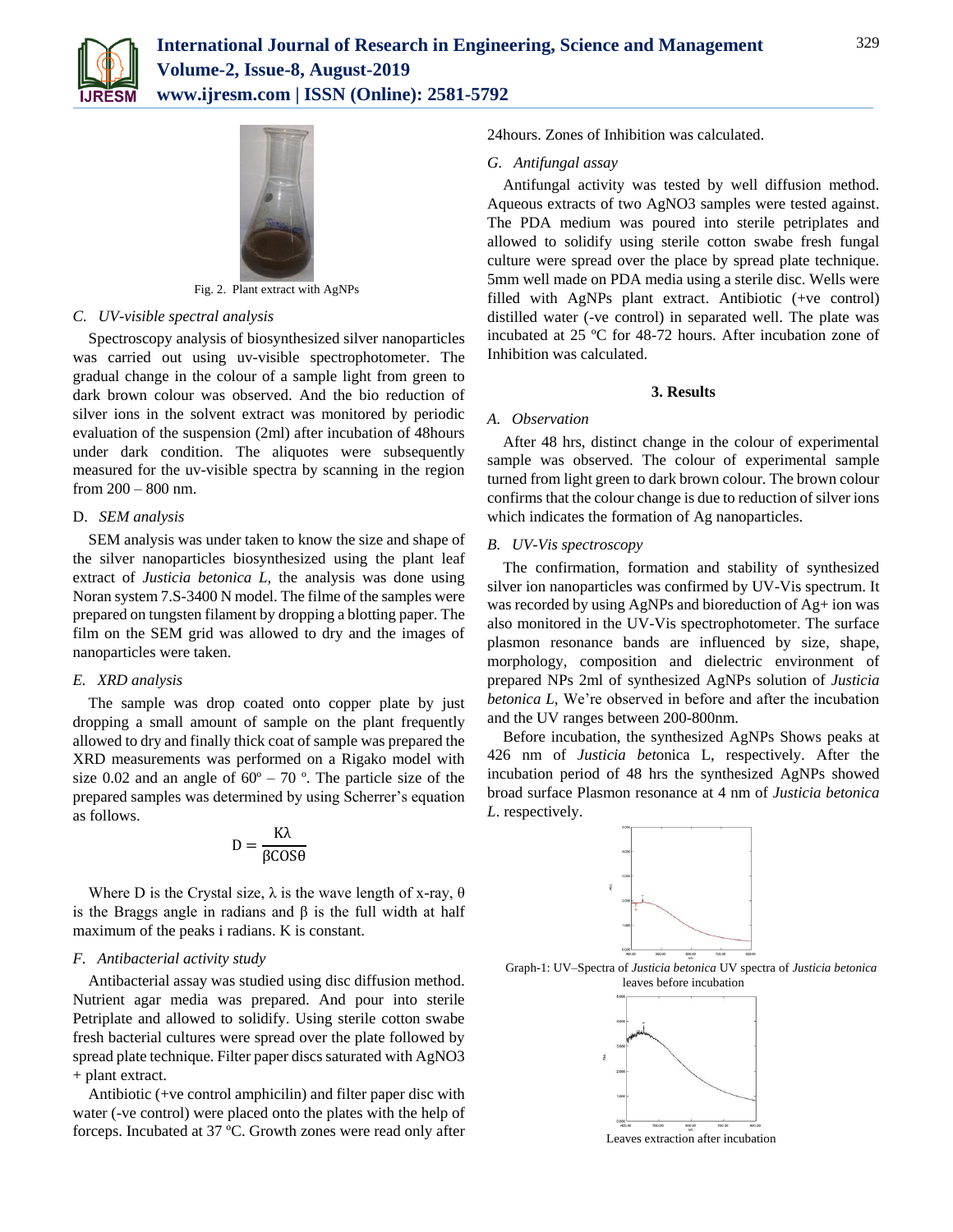

# *C. Scanning Electron Microscope [SEM]*

SEM analysis of the silver nanoparticles solution were clearly distinguishable owing to their size difference, The SEM images shows the AgNPs synthesized from *Justicia betonica L,*  extracts which is further confirms the presence of AgNPs. The shape of AgNPs in *Justicia* extract was spherical and the size of AgNPs is 6.8mm as confirmed by SEM images.



Fig. 3. SEM image of *Justicia betonica* L

## *D. XRD Analysis*

X ray diffraction study of two samples show different diffraction peaks. *Justicia betonica* plant extract shows 4 peaks at 37.9º, 44.30º, 64.58º,77.59º, 2θ values and crystalline planes of Ag samples.

The average size of the AgNps formed in bioreduction process is determined by using  $D = \frac{K\lambda}{2.0033}$  $\frac{R\lambda}{\beta\cos\theta}$  and it is estimated that average size of *Justicia betonica* L shows the XRD pattern of the silver nanoparticle formed in our experiment.



Fig. 4. XRD Analysis of *Justicia betonica L*

| Table 1                                                         |  |
|-----------------------------------------------------------------|--|
| XRD Analysis of <i>Justicia betonica L</i> silver nanoparticles |  |

| d-spacing | 2-theta | HKI. | Average size |
|-----------|---------|------|--------------|
| 3.14      | 28.31   | 010  | 173.93       |
| 2.35      | 38.26   | 010  | 178.51       |
| 1.43      | 64.70   | 010  | 199.64       |
| 1.23      | 77.47   | 010  | 216.21       |

# *E. Antimicrobial analysis*

Toxicity studies on pathogen opens a door for Nanotechnology applications in medicine. Biological synthesis of metal NPs is a traditional method and the use of a plant extract as a new awareness for the control of disease, besides being safe and no phyto-toxic effects. The biologically synthesized AgNPs using *Justicia betonica* L were found to be highly toxic against different pathogenic bacteria and fungi of selected species. The AgNPs against followed by *E*.*coli* (Gram positive),*Bacillus* (Gram negative), Antifungal activity was observed against *A.niger* and *Rhizopus*,

The AgNPs synthesized from leaf extract of *Justicia betonica* L. shows antimicrobial activity using bacteria *B*.*subtilis* shows inhibition zone of AgNPs (2mm) *E*,*coli* AgNPs (1.0mm) Negative and positive control of both bacteria shows no results. and *A.niger* shows inhibition zone of AgNPs and negative control (0.1mm) and positive control shows no results. And *R.stolonifer* shows inhibition zone of AgNPs shows (1.0mm) and negative control shows (0.1mm) result. and positive control shows (0.2mm) respectively.



Fig. 4. *B.subtilis, E.coli*

Antibacterial activity of AgNPs of *Justicia betonica* L against two selected bacterial culture by disc diffusion method. Positive control (Ampicilin),

Table 2

A-Negative control (Water)

B-AgNPs solution of *Justicia betonica L.*

C-AgNPs solution of *Justicia betonica*

| Antibacterial activity of <i>Justicia betonica</i> L. against two selected bacterial |                  |                                |           |          |  |  |
|--------------------------------------------------------------------------------------|------------------|--------------------------------|-----------|----------|--|--|
| culture                                                                              |                  |                                |           |          |  |  |
|                                                                                      |                  | Diameter of inhibition zone of |           |          |  |  |
| Plant used                                                                           | <b>Bacterial</b> | bacteria in mm                 |           |          |  |  |
|                                                                                      | culture          | Negative                       | AgNPs     | Positive |  |  |
|                                                                                      |                  | control                        |           | control  |  |  |
| Justicia                                                                             | <b>Bacillus</b>  |                                | $2.0 \pm$ |          |  |  |
| betonica (L)                                                                         | subtilis         |                                | 0.1       |          |  |  |
|                                                                                      | Escherichia      |                                | $1.0 +$   |          |  |  |
|                                                                                      | coli             |                                | 0.1       |          |  |  |
| 2.5                                                                                  |                  |                                |           |          |  |  |
|                                                                                      |                  |                                |           |          |  |  |
| Ē                                                                                    | 2                |                                |           |          |  |  |



Graph-2: Graphical representation of antibacterial activity against AgNPs of *Justicia betonica* L



Fig. 5. *R.stolonifer, A.niger*